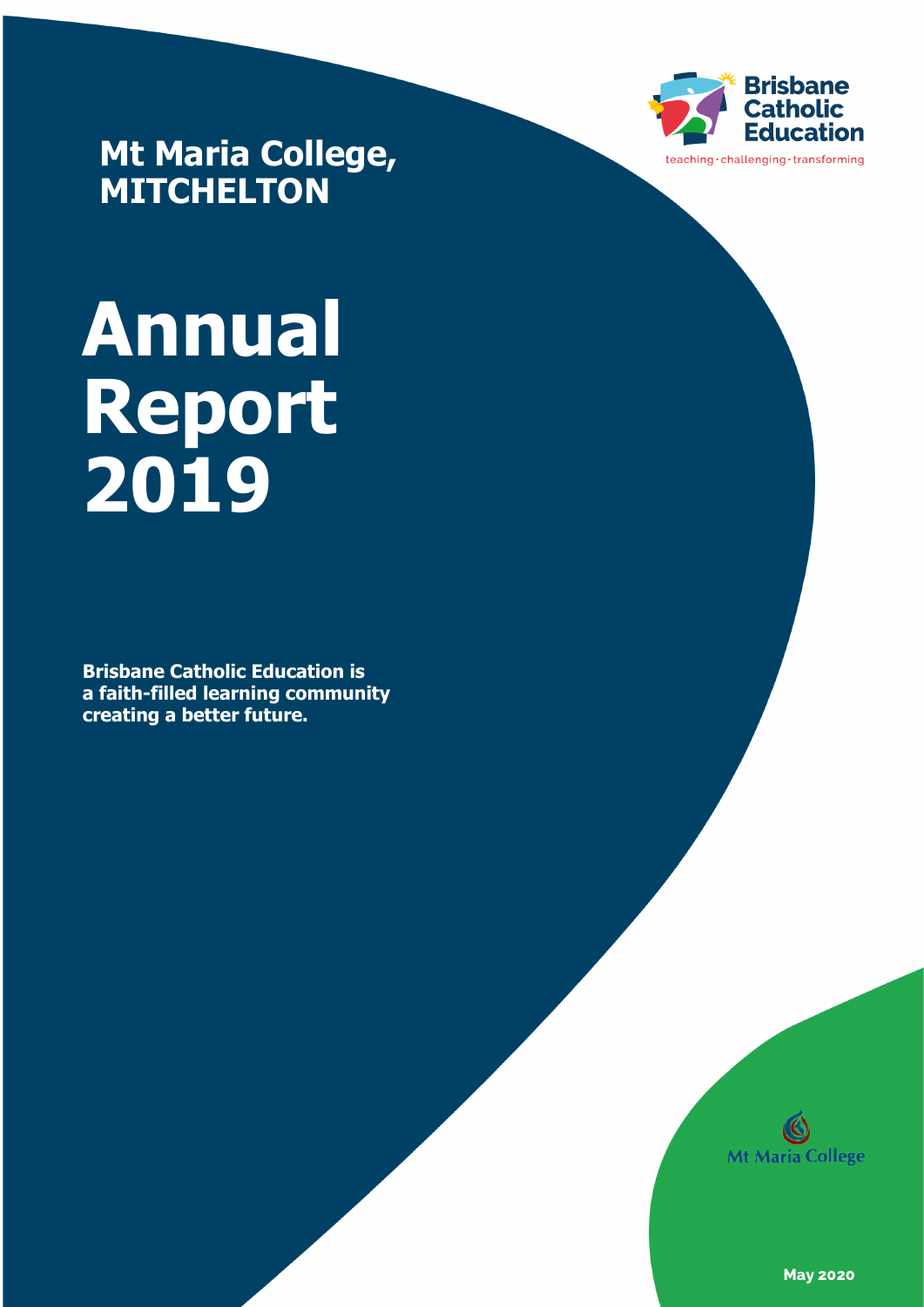# Contact information

| <b>School</b>         | Mt Maria College                    |
|-----------------------|-------------------------------------|
| <b>Postal address</b> | PO Box 194, EVERTON PARK, QLD, 4053 |
| <b>Phone</b>          | $(07)$ 3550 3400                    |
| <b>Email</b>          | mtmariame@bne.catholic.edu.au       |
| School website        | www.mtmaria.com.au                  |
| <b>Contact Person</b> | Frank McCullagh - Acting Principal  |

# **Principal's foreword**

The 2019 Annual Report presents information for reporting requirements and informs the wider community of our school's operations and achievements through the year. The report includes information on the school's profile, curriculum delivery, social climate, school funding, workforce composition and student performance.

# **School progress towards its goals in 2019**

Most of the College's annual goals were achieved by the end of 2019 which were in line with BCE system targets and the College's 5-year Strategic Plan. The annual goals were formed within three priority areas of Catholic Identity, Teaching and Learning and creating a Sustainable Future.

The literacy Smart goal achievements were only slightly under our targeted benchmarks for students in Year 7 (less than 2% under target) and Year 10 (less than 1% under target). The development of the Good to Great teacher program was not completed so will continue as a targeted goal in 2020.

| <b>Goal</b>                                                                    | <b>Progress</b> |
|--------------------------------------------------------------------------------|-----------------|
| To develop a plan to embed RSE in the HPE curriculum by the end of 2019        | Achieved        |
| By the end of 2019, create a middle school development plan                    | Achieved        |
| By the end of 2019 we have achieved our Literacy SMART goal                    | Not Achieved    |
| By the end of 2019 we have expanded the co-curricular programs on offer to     | Achieved        |
| all students (Sporting, Music, Cultural and Service-Learning areas)            |                 |
| By the end of 2019, Restorative Practices will be the widely accepted          | Achieved        |
| approach used by staff and students to repair harm and restore relationships   |                 |
| when conflict arises.                                                          |                 |
| By the end of 2019, we will have more staff and students involved in           | Achieved        |
| personal faith development programs                                            |                 |
| By the end of 2019, develop the teaching staff's understanding of, and ability | Achieved        |
| to apply the Mt Maria Pedagogical Framework to improve student learning        |                 |
| outcomes.                                                                      |                 |
| Throughout 2019, we further develop and refine our Early Career and Good       | Not Achieved    |
| to Great (G2G) teacher development programs                                    |                 |

# **Future outlook**

The explicit improvement agenda for 2020 will focus on gaining improvements in:

- Developing teacher understanding of and embedding Catholic Perspectives across the key learning areas
- Embedding restorative practices into the pastoral approaches in the College
- Developing formation plans for students and staff which focus on spirituality and social justice experiences
- Implementing the Middle School plan
- Student literacy levels
- Implementation of the Mt Maria pedagogical framework to build teacher skills in classroom pedagogy
- Improving student attendance rates
- Building strong relationships with local feeder schools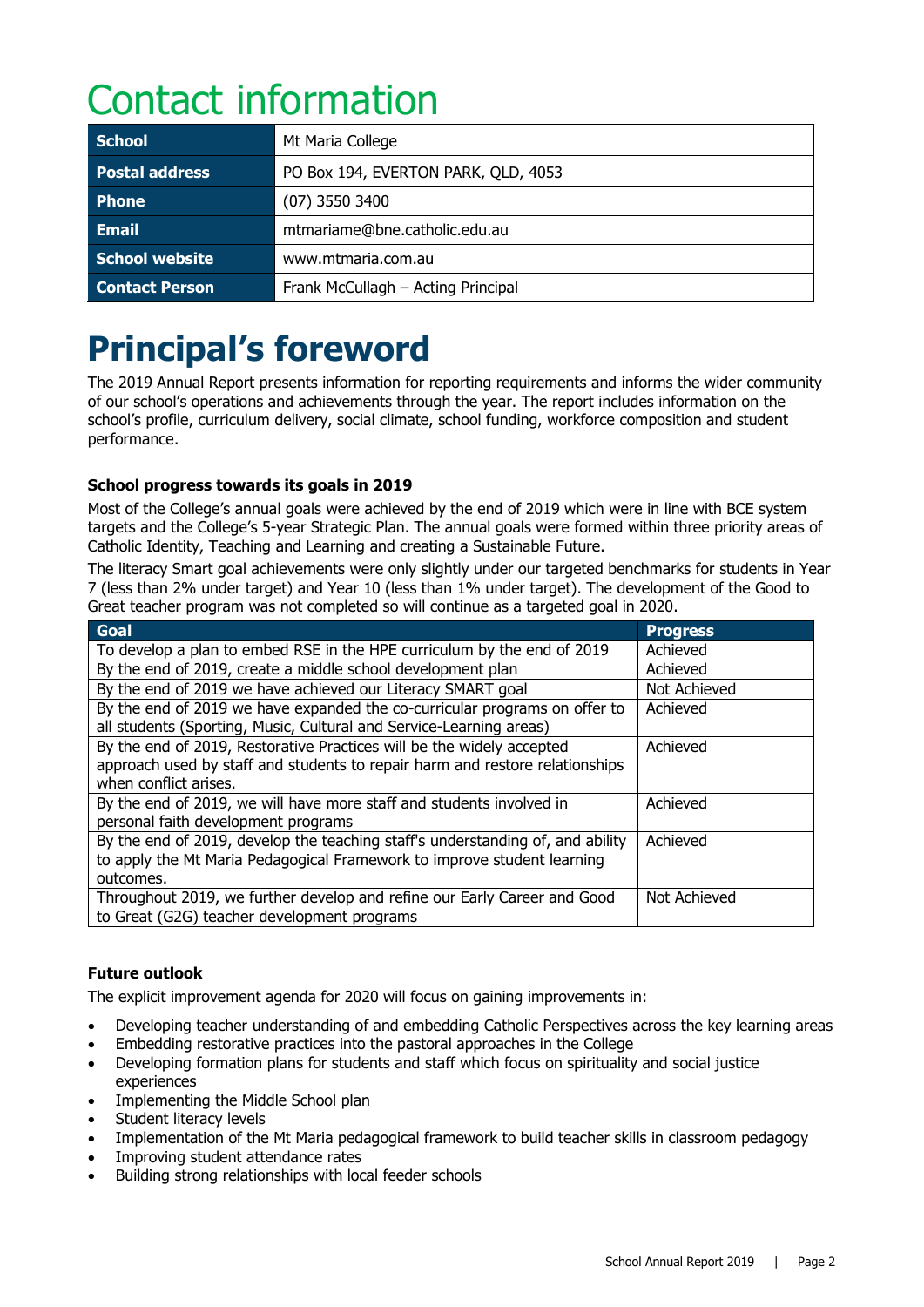# **Our school at a glance**

# **School profile**

Mt Maria College is a Catholic co-educational school with a Marist charism administered through Catholic Education Archdiocese of Brisbane.

**Coeducational or single sex:** Coeducational

**Year levels offered in 2019:** Secondary

### **Student enrolments for this school:**

|      | <b>Total</b> | <b>Girls</b> | <b>Boys</b> | <b>Aboriginal and</b><br><b>Torres Strait</b><br><b>Islander</b><br>students |
|------|--------------|--------------|-------------|------------------------------------------------------------------------------|
| 2019 | 999          | 499          | 500         | 20                                                                           |

Student counts are based on the Census (August) enrolment collection.

# **Characteristics of the student body**

Mt Maria College students come from a range of social backgrounds which contributes to the composition of a strong, vibrant and welcoming Catholic, Marist community. While the College contains a number of students (20) who identify as Indigenous Australians, there is a relatively small number of students from other ethnic groups, something that we hope will change with time.

We are fortunate to enjoy continuing healthy enrolments with our major Catholic feeder schools including St Williams Grovely, St Andrew's Ferny Grove, Our Lady of the Assumption Enoggera, All Saints Albany Creek and Our Lady of Dolours, Mitchelton. Local State Schools also contribute strongly to our enrolments. Most students commence in Year 7 and stay until they complete Year 12. We also get a number of students joining us throughout the year from other schools, both local and interstate. The College provides for the educational needs of all students, including a significant number of students with specific challenges in their learning. The strong sense of inclusivity in the College contributes to the Marist charism of 'Family Spirit' which characterizes the community. Like other schools we have many students who come from challenging family backgrounds, who find in the College community both security and belonging.

Upon graduation, the majority of students transition into tertiary study, part-time and full-time work, traineeships and apprenticeships or a combination of these.

The College has a significant number of students from Australian Defence Force families which contributes to the unique character of Mt Maria College. Our students generally feel a strong sense of belonging to the community and this is reflected in the way they speak about the College to visitors at school events and the way that they conduct themselves in public.

The College has high expectations of its students and there is a strong emphasis on encouraging students to give their best, in not only their academic studies but also to actively participate in the wide range of sporting, musical, cultural, social justice and community activities which exist at the College. We believe that the holistic understanding of education at the College will develop and enhance our students as young people who will look with confidence to the future. There is a strong cross-school focus on promoting and developing a 'growth mindset' which empowers them to be resilient and determined young people in facing the challenges that life presents to them.

# **Curriculum delivery**

# **Approach to curriculum delivery**

Our Middle School students study the Key Learning Areas of the National Curriculum as well as Religious Education.

Students in Year 7 & 8 undertake a series of subject rotations in addition to the KLAs (English, Maths, Science, HPE, and RE) such as

- Music
- Drama
- Design Technology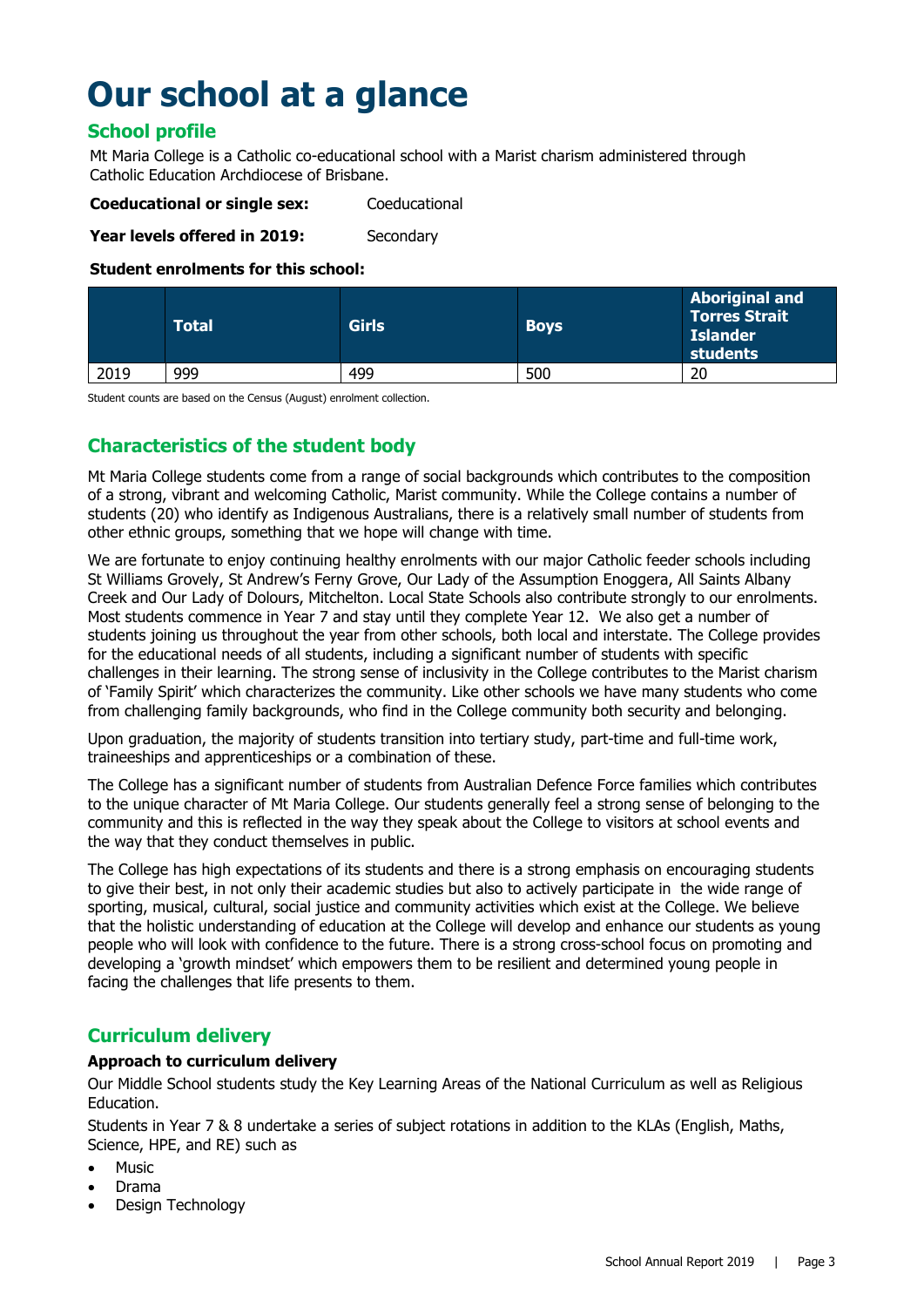- Food studies
- Digital Technology
- Chinese
- **Humanities**
- **Business**

From Year 9, students select subjects that are of particular interest to them.

Students are assessed through formative and summative tasks and the use of feedback is essential to progress learning. The aim of assessment in middle school is to be authentic and meaningful, as well as challenging so students can demonstrate their learning.

In the Senior School, students may choose subjects according to their interest and abilities (compulsory subjects include English, Mathematics and a Religion subject).

VET courses in 2019 have been expanded to meet student demand and currently offer Certificate I, II, III and level IV courses

A number of students study at the Brisbane North West Technical Training Centre - where we are a governing school - in areas such as Automotive, Electro Technology, Engineering, and Health.

On the completion of Year 12, students often proceed with further education at a University or TAFE or commence full time work, apprenticeships or traineeships.

# **Co-curricular activities**

The College is continuing to offer a wide and diverse number of co-curricular activities for students. The main offerings include:

- Sport SECA competition as well as Regional and State level competitions
- Music individual instrumental lessons, a wide variety of choirs, ensembles and bands
- Service learning volunteer, social justice and outreach offerings
- Cultural Optiminds, STEM competitions, public speaking, theatresports, chess, Readers Cup, Youth of the Year.

#### **How information and communication technologies are used to assist learning**

The College provides all students with a 1 to 1 laptop device and these are used to enhance and support classroom learning. Students have access to resources and material for classes via a student portal. Email communication to parents and students is commonplace for teachers. Teachers use OneNote and Microsoft Teams to share work with students so they can access materials and classwork in their own time.

Staff at Mt Maria have been involved in a Digital Skills program for several years. In this capacity building program, they undertake regular training and professional development in IT to be able to use technology effectively to enhance teaching and support student learning.

# **Social climate**

#### **Overview**

The Marist Catholic ethos of Mt Maria College supports an inclusive, caring environment where every student is challenged to reach their full potential. Students are encouraged to aspire to high expectations of behaviour, academic rigour and positive supportive relationships.

Staff undertake regular training in areas of classroom management, restorative practices, pedagogy and differentiation. Teachers plan detailed units of work and lessons to cater for the variety of learning styles and needs of the students in their classrooms to maximise student engagement and progress.

It is our intention that our young people develop their capacity as resilient, compassionate and justice centred young people who will possess the necessary skills and aptitudes to make a meaningful contribution to our society. The College promotes a school wide system of student support underpinned by the principles of Restorative Justice and the Positive Behaviour for Learning framework. Any breakdown of relationships is seen as a learning opportunity where the over-riding principle is to repair any harm and restore relationships.

Year level camps, retreat days and pastoral care initiatives all focus on challenging and enhancing the wellbeing of our students. The College has had a strong focus on wellbeing and mental health which is reflected in our well supported Wellbeing week programs. We take a proactive approach to issues of conflict and bullying, and students support the *Say No to Bullying* and *Bullying No Way* initiatives generated by student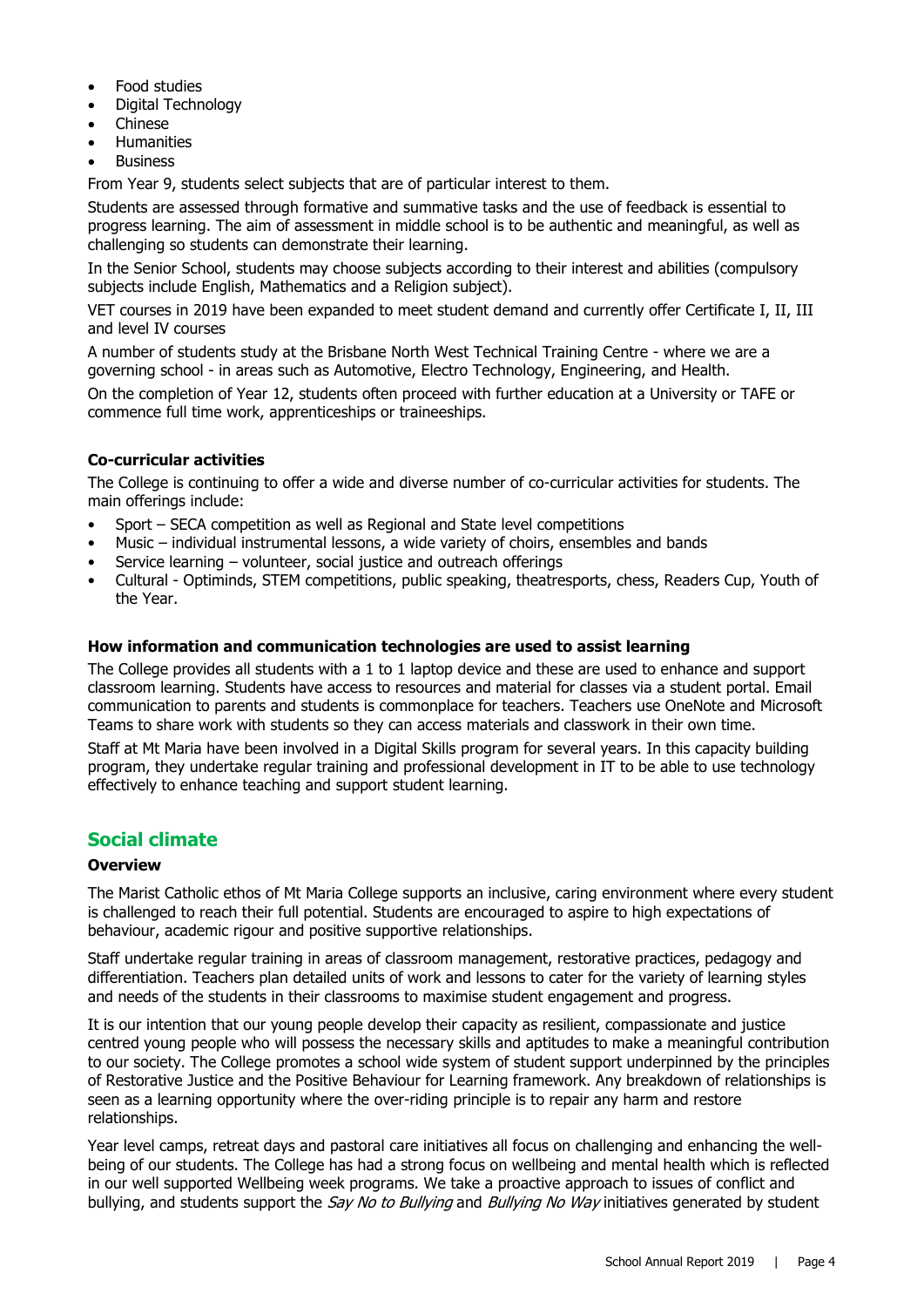leaders and staff. There are student information sessions on this topic as well as confidential surveys and follow up meetings with affected students and wrongdoers.

Relationships between staff, students and parents are predicated on respect and cooperation. Students are further supported as members of a 'House'. House Coordinators strive to foster identity and belonging within their pastoral group. The success of this pastoral system can be attributed to the caring, nurturing nature of staff within each House who become a significant adult to students in their Tutor Group. Ideally, students are members of one Tutor Group for their time at the College. This structure builds on the Marist characteristic of 'Family Spirit', a defining feature of Mt Maria.

|  | <b>BCE Listens Survey - Student satisfaction</b> |
|--|--------------------------------------------------|
|--|--------------------------------------------------|

| Performance measure                                                                                                             |       |
|---------------------------------------------------------------------------------------------------------------------------------|-------|
| Percentage of students who agree# that:                                                                                         | 2018  |
| At my school, I can express my beliefs                                                                                          | 67.4% |
| My school encourages all students to participate in spiritual and religious activities and<br>projects outside of the classroom | 76.7% |
| Religious Education at my school is interesting and engaging                                                                    | 46.2% |
| I see school staff practising the values and beliefs of my school                                                               | 60.7% |
| My school looks for ways to improve                                                                                             | 81.7% |
| Students at my school are encouraged to voice their concerns or complaints                                                      | 70.9% |
| Teachers treat students fairly at my school                                                                                     | 59.3% |
| Teachers recognise my efforts at school                                                                                         | 73.5% |
| I feel safe at school                                                                                                           | 84.8% |
| My school helps me to respect the needs of others                                                                               | 87.3% |
| I am happy to be at my school                                                                                                   | 81.1% |

#### **BCE Listens Survey - Staff satisfaction**

| <b>Performance measure</b>                                                                 |        |
|--------------------------------------------------------------------------------------------|--------|
| Percentage of staff who agree# that:                                                       | 2018   |
| This school helps me to develop my relationship with God                                   | 79.3%  |
| My school encourages all students to participate in spiritual and religious activities and | 91.7%  |
| projects outside of the classroom                                                          |        |
| Religious Education at this school is comprehensive and engaging                           | 76.0%  |
| I see school staff practising the values and beliefs of this school                        | 78.7%  |
| This school is well managed                                                                | 73.7%  |
| My concerns are taken seriously by the school                                              | 66.7%  |
| This school is a safe place to work                                                        | 87.7%  |
| This school has an inclusive culture                                                       | 87.7%  |
| This school has a culture of striving for excellence                                       | 81.4%  |
| All my students know I have high expectations of them                                      | 100.0% |
| I am proud to be a member of this school                                                   | 87.7%  |
| Overall, I am happy with my decision to work at this school                                | 91.1%  |

# 'Agree' represents the percentage of respondents who Somewhat Agree, Agree or Strongly Agree with the statement.

DW = Data withheld to ensure confidentiality.

# **Family and community engagement**

Families receive regular communication from teachers about student learning and specific information about their child's progress in classes and what the students are learning. Parents are also involved in subject selection processes, information sessions on student learning and general school information evenings, wellbeing presentations and parent teacher interviews. Parents and staff contact each other via email, telephone or through parent teacher meetings to maintain communication and provide support for students. Parent attendance at information evenings and parent teacher interviews is high.

We are fortunate to have a very active and caring Parents and Friends group who are heavily invested in the life of the school. This group regularly hold social activities and fundraising events for other parents to welcome and involve them in the College. Parents have an opportunity to attend monthly meetings and hear about the news and events going on at school, and also have an opportunity to raise issues or ideas to help steer the College into the future. Our College Board is also actively involved in supporting the direction of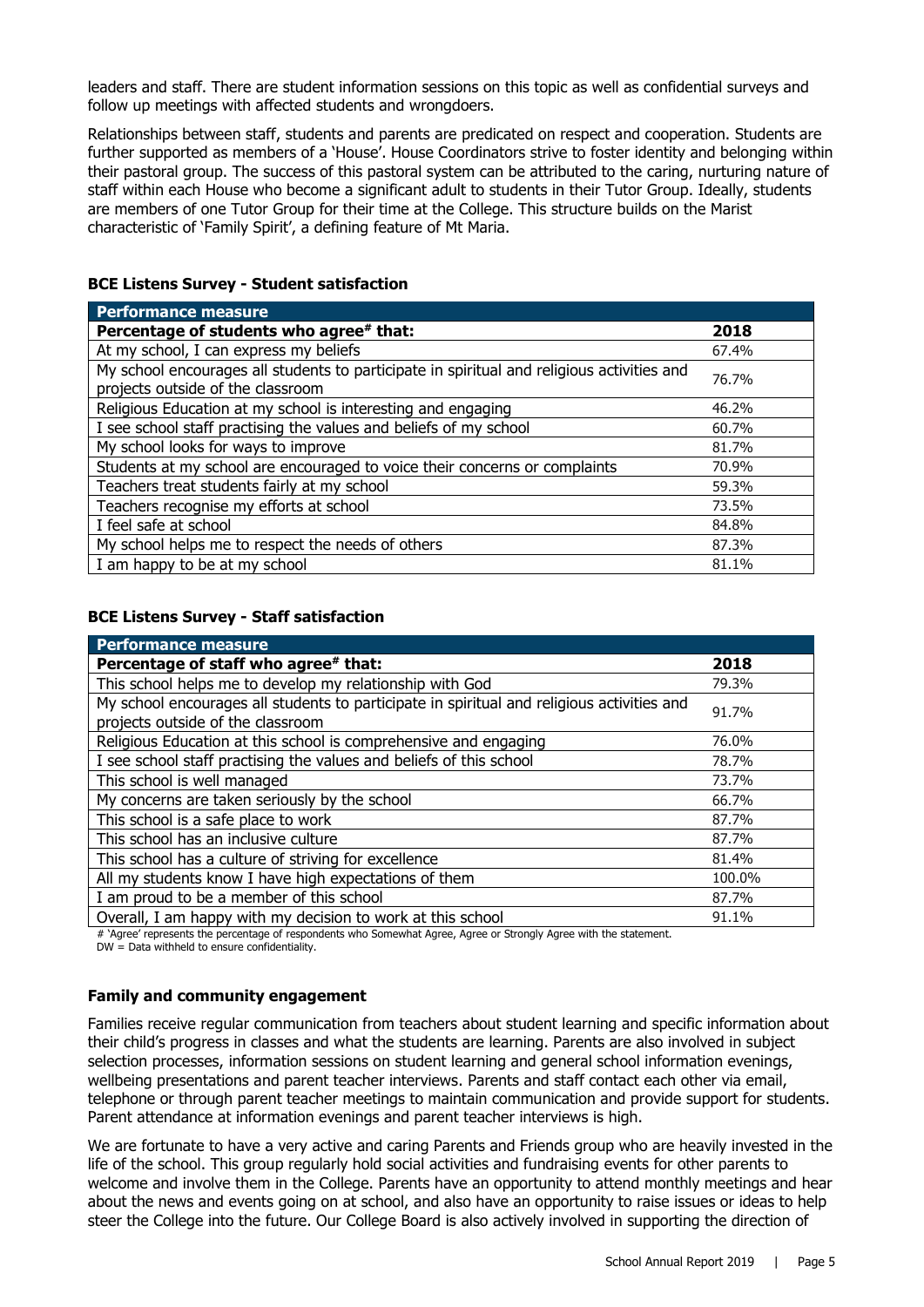the College and meet monthly. Board members include parents, a staff member, and a representative of Marist Schools Australia. The Board have been integral in helping provide advice and assisting with the development of school-based policies.

Students requiring adjustments to their studies due to specific learning needs are under the care of a case manager. Regular meetings with parents and caregivers allow for open communication and support for the child when developing a specific learning plan or other adjustments. These plans are distributed and discussed with teachers to ensure modifications to work and differentiation in lessons is planned and occurs to assist with student learning.

# **Environmental footprint**

### **Reducing the school's environmental footprint**

This is the first year of reporting on the school's electricity usage. Responsible energy usage supports the school's efforts towards a living response to Pope Francis' Encyclical Laudato Si' Care for our Common Home.

| <b>Environmental footprint indicators</b> |        |
|-------------------------------------------|--------|
| <b>Electricity</b><br>Years<br>kWh        |        |
| 2019                                      | 442067 |

Mt Maria has developed an Energy Reduction and Management Plan (ERaMP) which includes reducing the environmental footprint. As part of this plan the College monitors energy use through the installation of specific equipment to record electricity usage. Data gained from this is used to highlight areas and times of high use with the view to investigating and modifying electricity usage.

The College has installed geothermal air conditioning to new buildings and has installed ground loops to retrofit older buildings using the geothermal system. Independent industry monitoring has revealed a reduction in electricity usage of up to 60% compared with traditional air conditioning.

Additionally, in an effort to reduce electricity use, the College has installed LED lights in place of fluorescent lights, installed timers on air conditioning switches to ensure A/C systems do not run unnecessarily, fans and lights are routinely switched off at the end of each day, windows are often opened instead of using fans or A/C, fridges are turned off during school holidays and refrigerated water coolers are tuned off during winter.

# **School funding**

#### **School income broken down by funding source**

School income, reported by financial year accounting cycle using standardized national methodologies and broken down by funding source is available via the [My School](http://www.myschool.edu.au/) website.

#### **How to access our income details**

- 1. Click on the My School link [http://www.myschool.edu.au/.](http://www.myschool.edu.au/)
- 2. Enter the school name or suburb of the school you wish to search.

| Find a school                   |              |                    | <b>Search website</b> |              |              |
|---------------------------------|--------------|--------------------|-----------------------|--------------|--------------|
| Search by school name or suburb |              |                    |                       |              | Go           |
| <b>School sector</b>            | $\checkmark$ | <b>School type</b> | $\checkmark$          | <b>State</b> | $\checkmark$ |

3. Click on 'View School Profile' of the appropriate school to access the school's profile.

| <b>View School Profile</b> |  |
|----------------------------|--|
|                            |  |

4. Click on 'Finances' and select the appropriate year to view the school financial information.

**NAPLAN** School profile Attendance VFT in schools Schools map Finances Senior secondary

Note: If you are unable to access the internet, please contact the school for a hard copy of the school's financial information.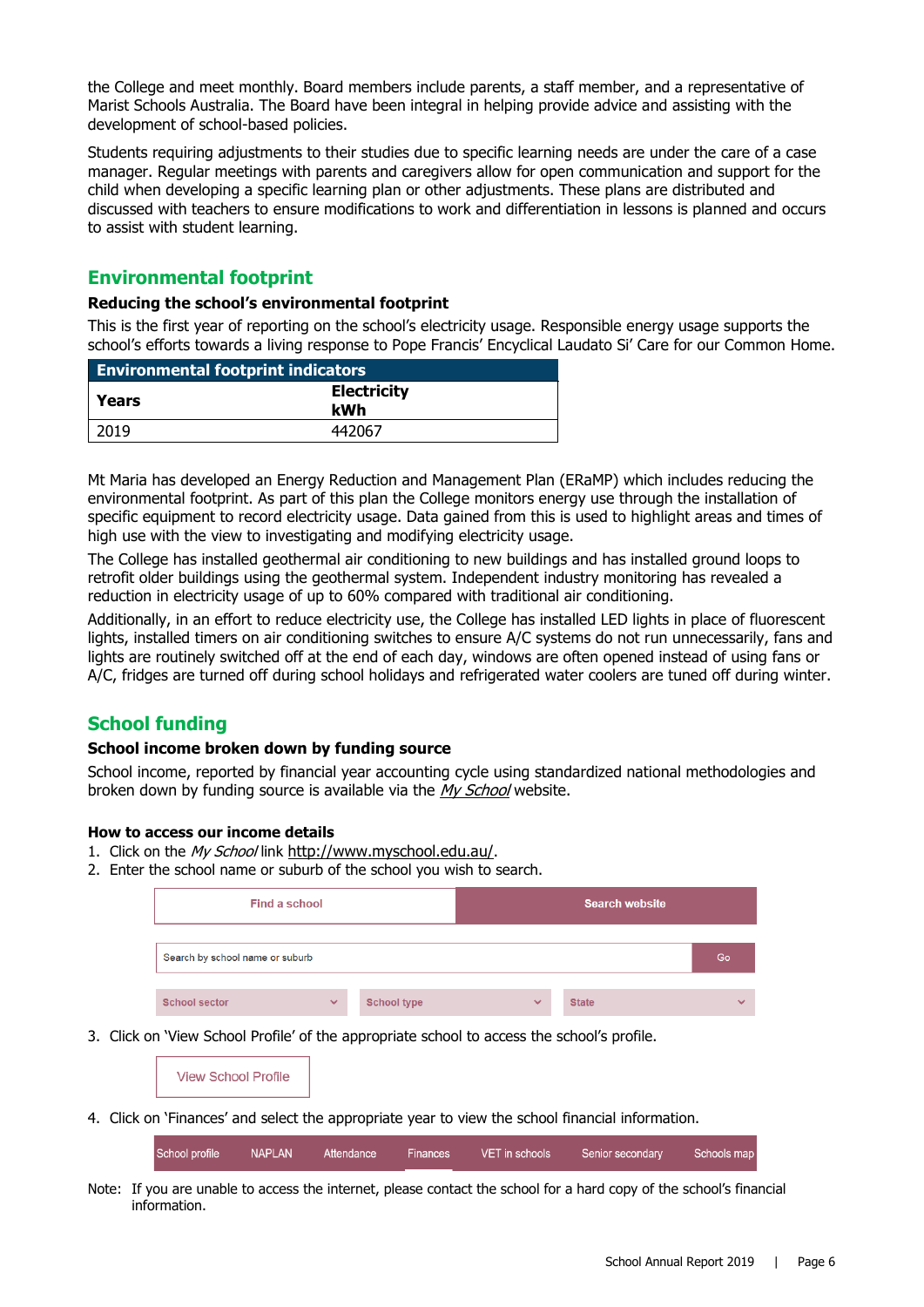# **Our staff profile**

# **Workforce composition**

| <b>Description</b>           | <b>Teaching Staff</b> | Non-Teaching Staff |
|------------------------------|-----------------------|--------------------|
| Headcount                    | 82                    | 56                 |
| <b>Full-time Equivalents</b> | 78.3                  | 40.C               |

# **Qualifications of all teachers\***

| <b>Highest level of qualification</b> | Number of classroom teachers and school<br>leaders at the school |  |
|---------------------------------------|------------------------------------------------------------------|--|
| Doctorate                             |                                                                  |  |
| Masters                               | 22                                                               |  |
| Graduate diploma etc.**               | 25                                                               |  |
| Bachelor degree                       | 28                                                               |  |
| Diploma                               |                                                                  |  |
| Certificate                           |                                                                  |  |

\*Teaching staff includes School Leaders

\*\*Graduate diploma etc. includes graduate diploma, bachelor honours degree, and graduate certificate.

# **Professional development**

#### **Expenditure on and teacher participation in professional development**

The total funds expended on teacher professional development in 2019 were \$ 82, 891.

The major professional development initiatives are as follows:

- Literacy & Numeracy development strategies
- Accreditation for teachers of RE
- Staff attendance at QCAA forums and workshops for the new Yr 11/12 QCE system
- Restorative Practice training
- IT skills development for classroom pedagogy
- VET training and qualifications<br>• BCE leadership programs
- BCE leadership programs
- Marist and Spirituality formation programs

The proportion of the teaching staff involved in professional development activities during 2019 was 100 %.

# **Staff attendance and retention**

#### **Average staff attendance**

| <b>Description</b>                                                    |  |
|-----------------------------------------------------------------------|--|
| Staff attendance for permanent and temporary staff and school leaders |  |

#### **Proportion of staff retained from the previous school year.**

From the end of the previous school year, **95**% of staff was retained by the school for the entire 2019.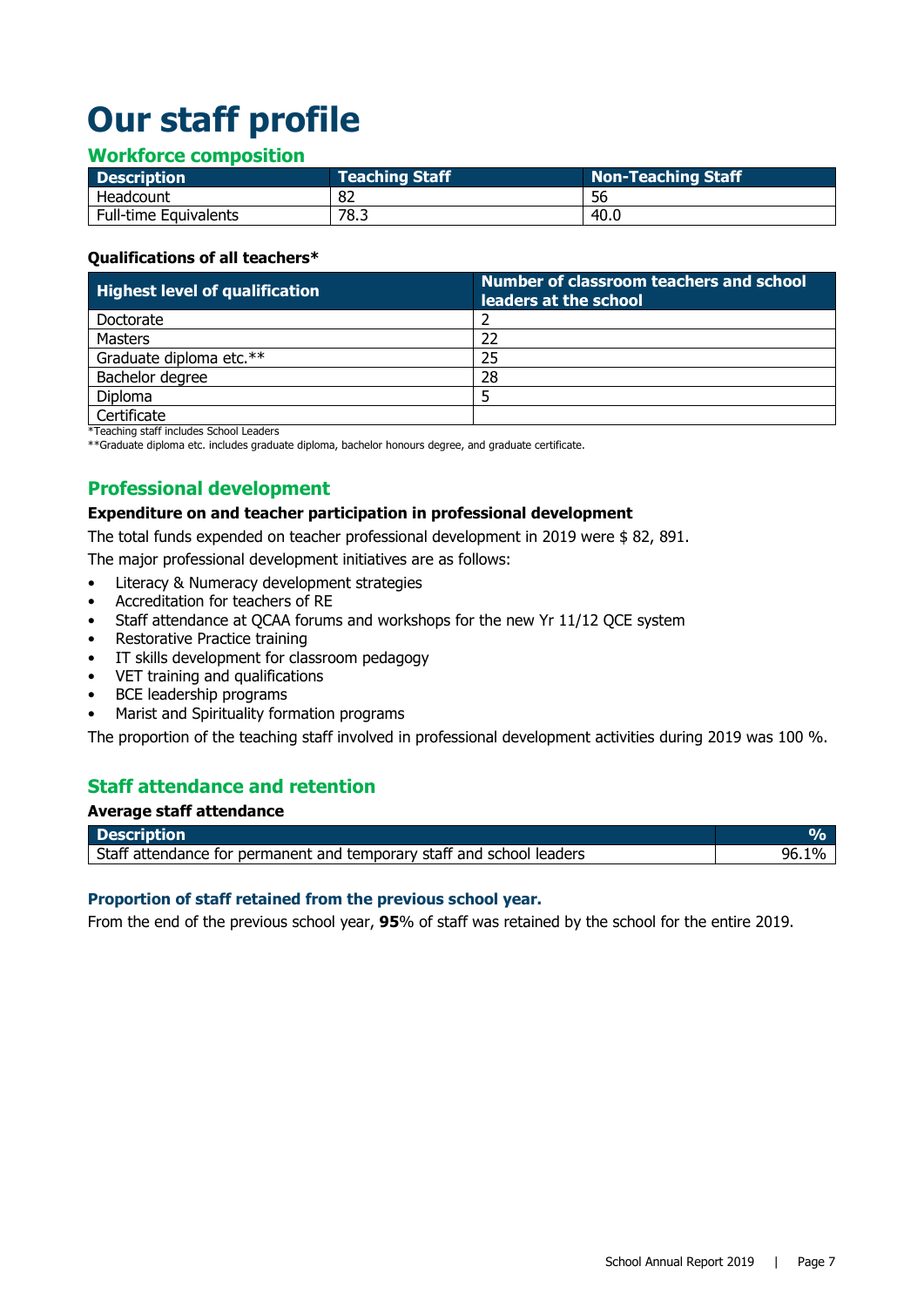# **Performance of our students**

# **Student attendance**

| <b>Description</b>                                                                | 0/2   |
|-----------------------------------------------------------------------------------|-------|
| The overall attendance rate* for the students at this school                      | 88.4% |
| Attendance rate for Aboriginal and Torres Strait Islander students at this school | 90.7% |

| Average attendance rate per year level |         |                                 |       |
|----------------------------------------|---------|---------------------------------|-------|
| Year 7 attendance rate                 |         | 91.6%   Year 10 attendance rate | 89.3% |
| Year 8 attendance rate                 |         | 89.8%   Year 11 attendance rate | 87.2% |
| Year 9 attendance rate                 | 87.7% l | Year 12 attendance rate         | 82.9% |

\*The student attendance rate is generated by dividing the total of full-days and part-days that students attended, and comparing this to the total of all possible days for students to attend, expressed as a percentage.

The overall student attendance rate in 2019 for all Brisbane Catholic Education schools across years 7-12 was 88.5%.

#### **Apparent retention rate from Year 10 to Year 12 Description**

| <b>PUSSIPSOI</b>                                                               |       |
|--------------------------------------------------------------------------------|-------|
| Year 12 student enrolment as a percentage of the Year 10 (2017) student cohort | 94.2% |
|                                                                                |       |

The apparent retention rate for Year 10 to Year 12 = the number of full time students in Year 12 expressed as the percentage of those students who were in Year 10 two years previously (this may be greater than 100%).

# **Description of how non-attendance is managed by the school**

Teachers record each student's attendance regularly throughout the day. Student attendance is monitored daily in morning tutor group and in each lesson through electronic class rolls. Student absentees are managed through the eMinerva data base where daily attendances and absentees are recorded. Follow up is with parents or guardians seeking a reason for non-attendance. Parents are asked to record student absences via telephone or through the Parent Portal.

For any absence longer than 3 days, House Coordinators follow up with parents to assist students to keep up with missed schoolwork. Parents receive a SMS whenever there is an unexplained absence from school.

Messages about the importance of school attendance occurs through school newsletters, the parent portal and facebook page, newsletters, parents' information events, assemblies, House and year level meetings and via posters located around the school.

Students who have extended absences for medical, social emotional or other reasons are followed up with a member of the pastoral care team. This will include meeting with parents of the child and can include additional support through counsellors or an external agency such as Family Connect or other local community agencies.

# **NAPLAN**

#### **Average NAPLAN results**

|                         | Year 7        |                  | Year 9        |                  |
|-------------------------|---------------|------------------|---------------|------------------|
|                         | <b>School</b> | <b>Australia</b> | <b>School</b> | <b>Australia</b> |
| Reading                 | 549.0         | 546.0            | 597.9         | 580.4            |
| Writing                 | 500.3         | 513.2            | 539.8         | 548.9            |
| Spelling                | 538.0         | 545.6            | 583.8         | 582.3            |
| Grammar and punctuation | 541.3         | 541.7            | 589.3         | 573.2            |
| Numeracy                | 556.2         | 554.1            | 594.4         | 592.0            |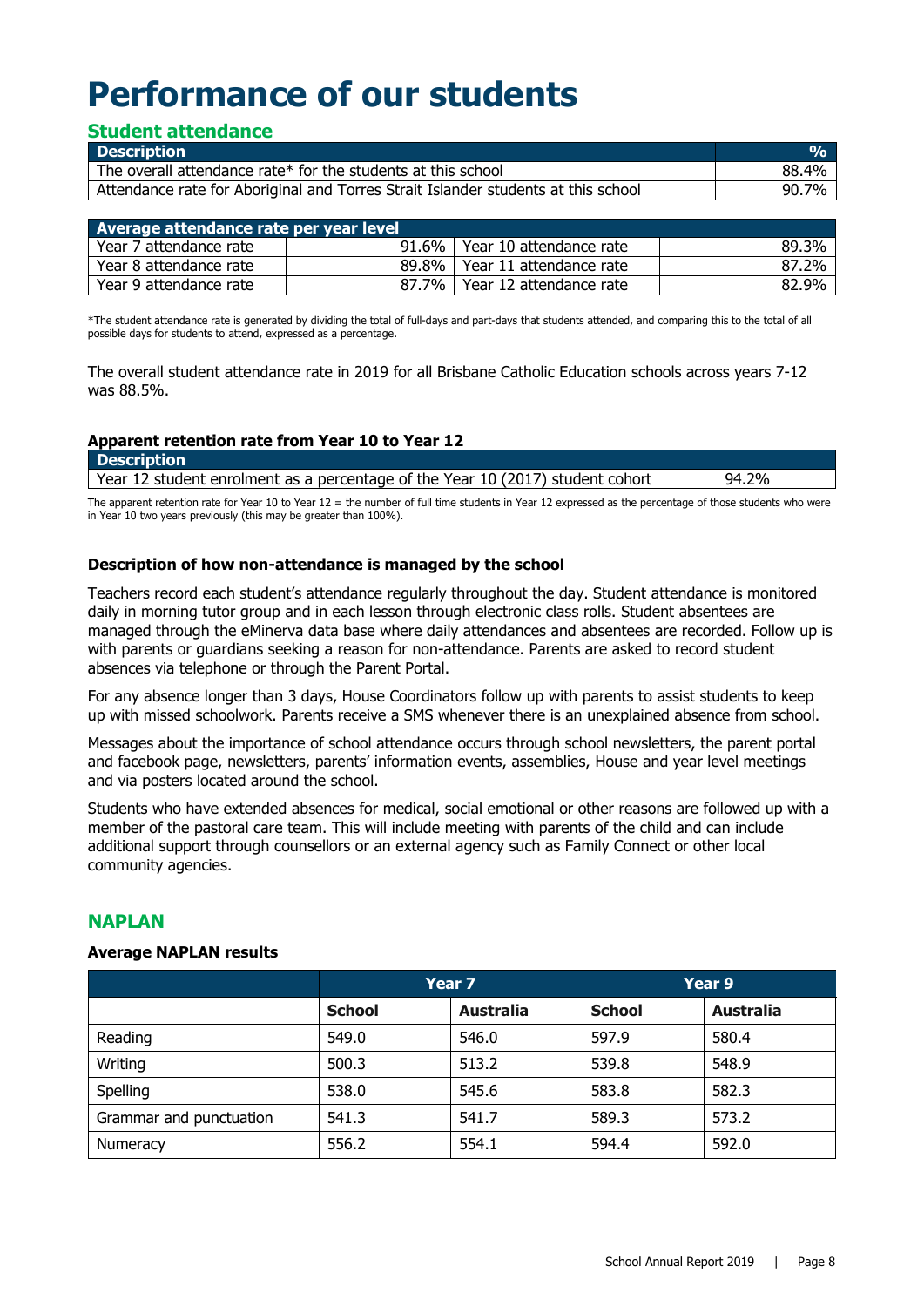# **Year 12 outcomes**

| <b>Description</b>                                                                                                                                                                                                                                                                                                                                                                                                 | 2019  |
|--------------------------------------------------------------------------------------------------------------------------------------------------------------------------------------------------------------------------------------------------------------------------------------------------------------------------------------------------------------------------------------------------------------------|-------|
| Number of students receiving a Senior Statement                                                                                                                                                                                                                                                                                                                                                                    | 120   |
| Number of students awarded a Queensland Certificate of Individual Achievement.                                                                                                                                                                                                                                                                                                                                     | 0     |
| Number of students awarded a Queensland Certificate of Education (QCE) at the end of Year<br>12.                                                                                                                                                                                                                                                                                                                   | 113   |
| Number of students receiving an Overall Position (OP)                                                                                                                                                                                                                                                                                                                                                              | 66    |
| Number of students awarded one or more Vocational Educational Training (VET)<br>qualifications (including SAT).                                                                                                                                                                                                                                                                                                    | 73    |
| Number of students awarded a VET Certificate II or above.                                                                                                                                                                                                                                                                                                                                                          | 70    |
| Number of students who were completing/continuing a School-based Apprenticeship or<br>Traineeship (SAT).                                                                                                                                                                                                                                                                                                           | 12    |
| Number of students awarded an International Baccalaureate Diploma (IBD).                                                                                                                                                                                                                                                                                                                                           | 0     |
| Percentage of OP/IBD eligible students with OP 1-15 or an IBD.                                                                                                                                                                                                                                                                                                                                                     | 92.4% |
| Percentage of Year 12 students who are completing or completed a SAT or were awarded<br>one or more of the following: QCE, IBD, VET qualification.                                                                                                                                                                                                                                                                 | 97%   |
| Percentage of Queensland Tertiary Admissions Centre (QTAC) applicants received a tertiary<br>offer.<br>$\mathbf{a}$ , $\mathbf{a}$ , $\mathbf{b}$ , $\mathbf{c}$ , $\mathbf{c}$ , $\mathbf{c}$ , $\mathbf{c}$ , $\mathbf{c}$ , $\mathbf{c}$ , $\mathbf{c}$ , $\mathbf{c}$ , $\mathbf{c}$ , $\mathbf{c}$ , $\mathbf{c}$ , $\mathbf{c}$ , $\mathbf{c}$ , $\mathbf{c}$ , $\mathbf{c}$ , $\mathbf{c}$ , $\mathbf{c}$ , | 96%   |

As at March 2019. The above values exclude VISA students.

#### **Overall position bands (OP)**

| Year | Number of students in each band for OP 1-25 |          |            |            |          |
|------|---------------------------------------------|----------|------------|------------|----------|
|      | OP 1-5                                      | OP 6-10  | OP 11-15   | OP 16-20   | OP 21-25 |
| 2019 | 11 (16.7%)                                  | 20(30.3) | 30 (45.5%) | $5(7.6\%)$ |          |

As at March 2019. The above values exclude VISA students.

# **Vocational Educational Training qualification (VET)**

| Year | Number of students awarded certificates under the Australian Qualification<br><b>Framework (AQF)</b> |                |                          |  |
|------|------------------------------------------------------------------------------------------------------|----------------|--------------------------|--|
|      | Certificate I                                                                                        | Certificate II | Certificate III or above |  |
| 2019 | 35                                                                                                   |                | 80                       |  |

As at March 2019. The above values exclude VISA students.

# **Mt Maria students studied a wide range of certificate courses throughout 2019 – both on campus and at external RTO's. Some of these courses included:**

#### **On site at Mt Maria:**

Certificate I Construction Certificate II Skills for Work and Vocational Pathways Certificate II/III Hospitality Certificate II/III Sport and Recreation Certificate III Fitness Certificate III Information Digital Media and Technology Certificate III Business Certificate IV Business Certificate IV Crime and Justice

# **At external RTO's:**

Certificate II Electrotechnology (Career Start) Certificate II Automotive Vocational Preparation (Light Vehicle) Certificate II Health Support Services Certificate II Rural Operations Certificate II in Animal studies